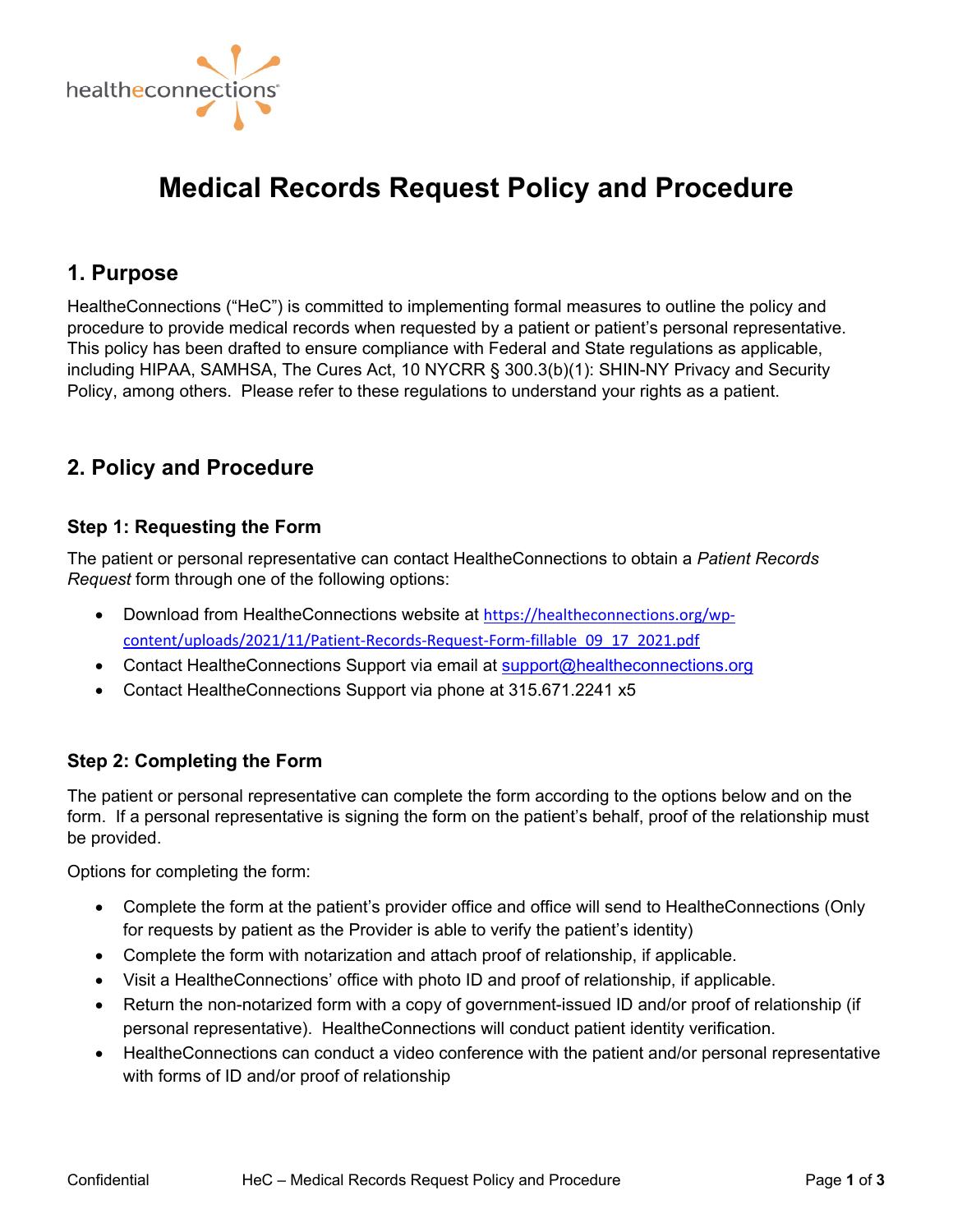

# **Step 3: Submitting the Form**

The patient or personal representative can submit the form through one of the following options:

- Send electronically via email to support@healtheconnections.org
- Send hard copy through the United States Postal Service (USPS) to

**HealtheConnections** Privacy Officer 443 N Franklin St, Suite 001 Syracuse, NY 13204

# **Step 4: Processing the request**

#### **Report Content**

Information included will be everything per USCDI Data Classes and Elements that HeC has, up to the prior 6-year period, with the exception of:

- Psychotherapy notes, which are the personal notes of a mental health care provider documenting or analyzing the contents of a counseling session, that are maintained separate from the rest of the patient's medical record.
- Information compiled in reasonable anticipation of, or for use in, a civil, criminal, or administrative action or proceeding.
- $\bullet$  Minor consented services data for minors under the age of 18 if this data cannot be excluded, then none of the minor data shall be provided.

#### **Step 5: Responding to the request**

#### **Report Response Time**

- Within 10 business days, HealtheConnections will either complete the report and send to the requested recipients or provide a reason why the information cannot be provided. Please note that for any reports sent through the USPS, the report will be postmarked within the 10 business days and does not account for USPS delivery times.
- If necessary, a 30-day extension may be required for any data that is archived and needs to be retrieved

#### **Report Format**

The report is available in the following formats. An alternative format may be requested. HealtheConnections will accommodate such requests unless they fall within an exception under the Cures Act.